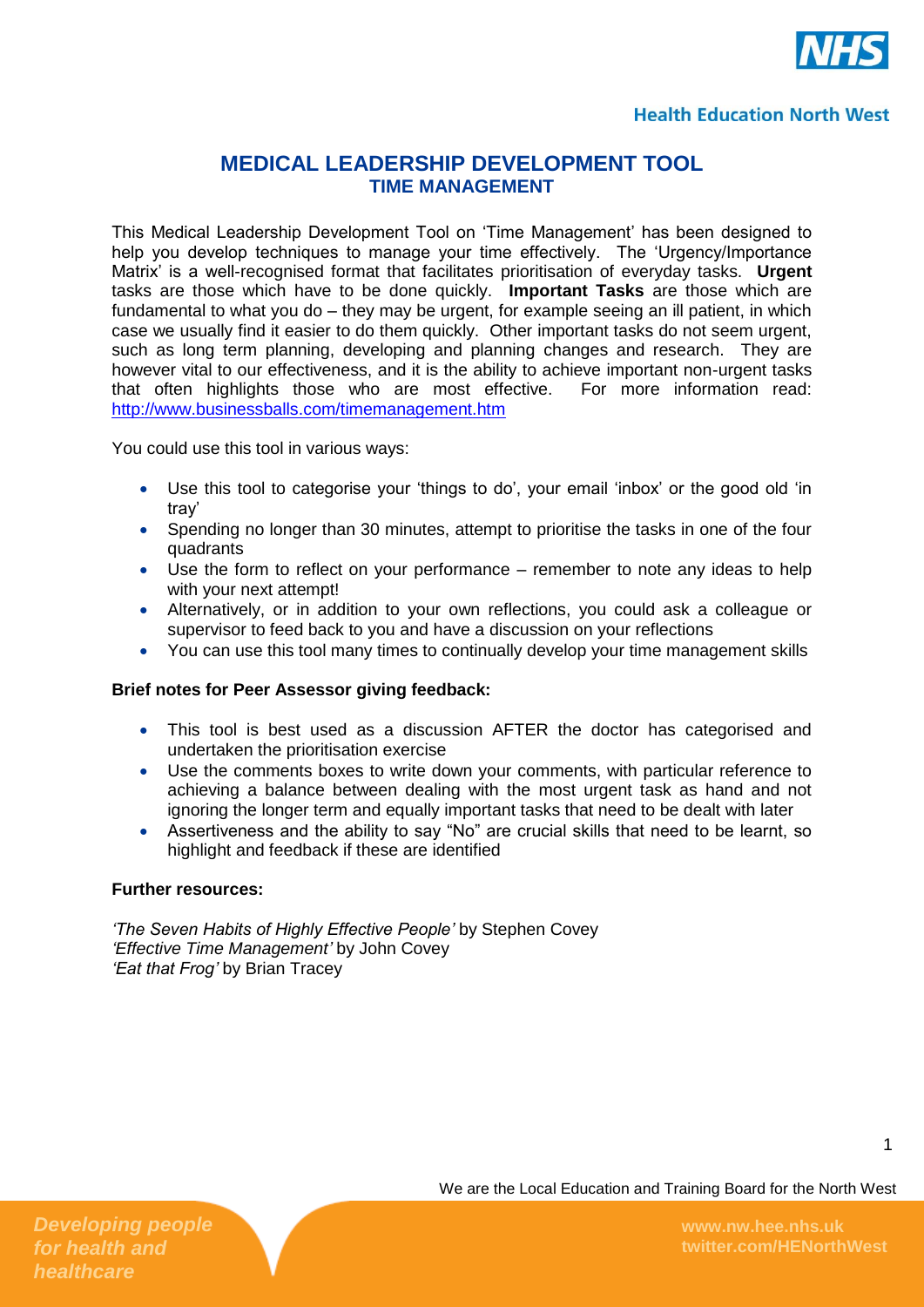

# **MEDICAL LEADERSHIP DEVELOPMENT TOOL URGENCY/IMPORTANCE MATRIX**

### **Date:**

**Task undertaken (e.g. email inbox, things to do etc.):**

| <b>URGENT/IMPORTANT</b> | <b>URGENT/NOT IMPORTANT</b> |
|-------------------------|-----------------------------|
| Issues:                 | Issues:                     |
| 1.                      | 1.                          |
| 2.                      | 2.                          |
| 3.                      | 3.                          |
| 4.                      | 4.                          |
| 5.                      | 5.                          |
| <b>Actions:</b>         | <b>Actions:</b>             |
| 1.                      | $\mathbf 1$ .               |
| 2.                      | 2.                          |
| 3.                      | 3.                          |
| 4.                      | 4.                          |
| 5.                      | 5.                          |
|                         |                             |
| NOT URGENT/IMPORTANT    | NOT URGENT/NOT IMPORTANT    |
| Issues:                 | Issues:                     |
| 1.                      | 1.                          |
| 2.                      | 2.                          |
| 3.                      | 3.                          |
| 4.                      | 4.                          |
| 5.                      | 5.                          |
| <b>Actions:</b>         | <b>Actions:</b>             |
| 1.                      | 1.                          |
| 2.                      | 2.                          |
| 3.                      | 3.                          |
| 4.                      | 4.                          |
| 5.                      | 5.                          |

We are the Local Education and Training Board for the North West

2